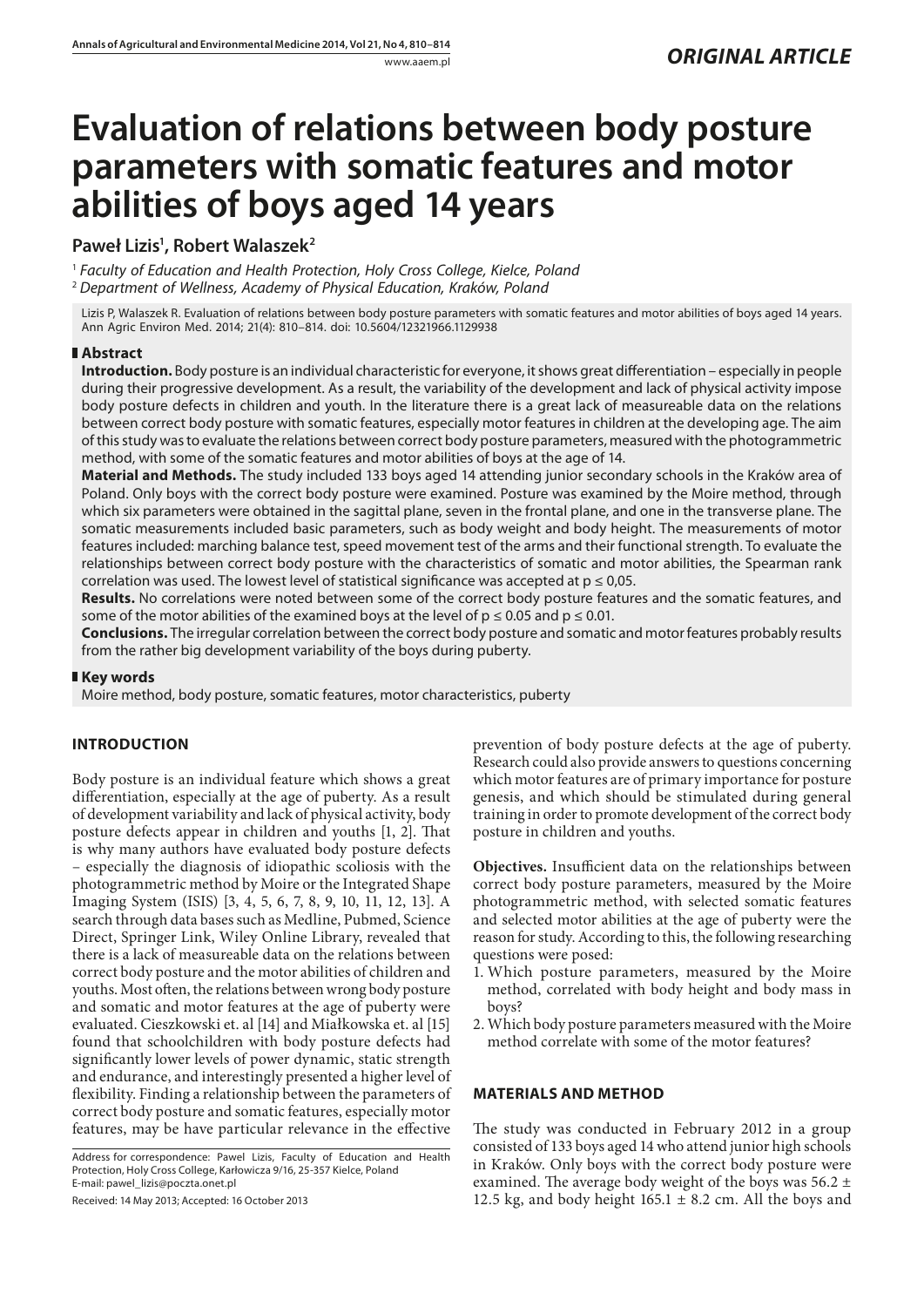Paweł Lizis, Robert Walaszek. Evaluation of relations between body posture parameters with somatic features and motor abilities of boys aged 14 years

their parents were informed about the objectives, safety and method of conducting the study, and all of them agreed to participate. The study excluded boys who were medically unfit to take part in physical education lessons. The place of the study was the gymnasium where the temperature did not exceed 20°C.

Body posture was examined by the Moire method, through which the following parameters were obtained:

- six parameters in the sagittal plane: tilt of the trunk; lumbar lordosis angle, thoracic kyphosis angle, depth of thoracic kyphosis, depth of lumbar lordosis, compensation rate;
- seven parameters in the frontal plane: inclination of the trunk, set of shoulders, set of shoulder blades, difference in deflection angles of the lower part of the spine, setting of waist triangles, difference in the height of the anterior superior iliac spine, maximum deviation from the straight line of the spine;
- one parameter in the transverse plane: maximum rotation.

The parameters were determined in accordance with the Moire technique. The photogrammetric survey was used to evaluate the CQ set posture by Electronic System The somatic measurements included basic parameters such as body weight and height. The somatic measurements were carried out according to pre-agreed arrangements.

- 1. Body weight was determined with medical scales with accuracy to 100 g.
- 2. Body height was measured with an anthropometer by Martin's technique between the *basis* and *vertex* points with an accuracy of 1 mm.

The motor features measures included: march balance test, examination of the speed of the upper limbs move and their functional strength which, in the opinion of the authors, may have a beneficial influence on the correct body posture during puberty.

- 1. The balance test was conducted to assess the ability to march in a straight line − foot-by-foot while blindfolded over a distance of 5 m. This was divided into five sectors, length of 1 m on each side of a centre line, drawn at intervals of 25 cm on three lines parallel to the main line. The nominal value of the line and the middle section was 5 points and the subsequent external zones, respectively: 4, 3, 2 points. If the task was completed successfully, i.e. without deviation from the central section, the maximum number of 25 points was awarded. This result is the product of the number of meters and the point value of the external section. Thus, 2 was the minimum number of points obtainable, which meant going beyond the outer zone of section I in only the first meter [16].
- 2. To measure the speed of movement of the upper limbs (tapping into rings), a gymnasium box was used. Two horizontally stable circles (small frisbee − 20 cm diameter) were attached, while trying to divert and stay still. The diameter of the bigger one was 80 cm. Between the pulleys there was a rectangular wooden plate with dimensions of 10 x 20 cm. The examined person stood at a designated spot. His first task was to identify his more efficient hand; the other hand has placed on the rectangular plate. The subject's task was to alternately touch the more efficient hand and lift above the hand lying on the plate. The tapping started with the commands 'ready' and then 'start'. The examiner measured the time and counted aloud the

number of strokes, and terminated the test at 50 strokes. The test was performed twice, and the best result was recorded with an accuracy of one second [17].

3. To measure the strength of the functional (overhang of arms bent), a horizontal rod mounted at a height of 30–40 cm above the body of the subject was used. The examined person stood on a low chair or stool under the rod. Slightly bending the knees, the boy grabbed the rod with both hands, fingers on top and thumb on the bottom, at shoulders width and the chin above the bar. At the 'ready' signal the examiner pulled away the chair and the boy began the self-test of overhanging with bent arms, timed by a stopwatch. The trial ended when the boy's eyes were below the bar. The test was performed once, and the result recorded with an accuracy of 0.1 seconds [17].

Measuring the speed of movement of the upper limbs (tapping into rings) and functional strength (overhanging with bent arms) was conducted in accordance with the methodology of the Eurofitn test (Tab. 1).

Table 1. Features of body posture and motor skills of boys aged 14 years

| Feature                                                                  | $\overline{x}$ | $±$ SD | V    |
|--------------------------------------------------------------------------|----------------|--------|------|
| sagittal plane                                                           |                |        |      |
| 1. Tilt of the trunk (°)                                                 | 5.3            | 2.3    | 43.4 |
| 2. Lumbar lordosis angle (°)                                             | 156.7          | 5.1    | 3.2  |
| 3. Thoracic kyphosis angle (°)                                           | 155.4          | 5.5    | 3.5  |
| 4. Depth of thoracic kyphosis (mm)                                       | 13.0           | 5.7    | 43.8 |
| 5. Depth of lumbar lordosis (mm)                                         | 16.5           | 6.6    | 40.0 |
| 6. Compensation rate (°)                                                 | 4.1            | 3.1    | 75.6 |
| frontal plane                                                            |                |        |      |
| 1. Inclination of the trunk (°)                                          | 0.9            | 0.6    | 66.7 |
| 2. Set of shoulders (mm)                                                 | 4.8            | 3.7    | 77.1 |
| 3. Set of blades (mm)                                                    | 4.7            | 3.4    | 72.3 |
| 4. Difference deflection angles of the lower blade of the<br>spine (mm)  |                | 4.4    | 84.6 |
| 5. Setting the waist triangles (mm)                                      | 6.2            | 4.2    | 67.7 |
| 6. Difference of the height anterior superior iliac spine<br>(mm)        |                | 0.2    | 33.3 |
| 7. Maximum deviation from the straight line of the spine<br>$C7-S1$ (mm) | 4.6            | 2.8    | 60.9 |
| transverse plane                                                         |                |        |      |
| 1. Maximum rotation (mm)                                                 | 10.1           | 9.4    | 93.1 |
| motor efficiency                                                         |                |        |      |
| 1. Marching balance (point)                                              | 22.3           | 5.1    | 22.9 |
| 2. Speed of the upper limbs - tapping into rings (second)                | 12.5           | 1.9    | 15.2 |
| 3. Functional strength – overhang on arms bent (second)                  | 351.3          | 328.4  | 93.5 |

In the data analysis, the basic measurements of descriptive statistics were used. For all the parameters, the arithmetic mean, standard deviation and coefficient of variation were performed. Great attention was paid to the high ratios of differentiation probably caused by the great development variability of boys during at the age of 14. The statistical distributions of the analyzed characteristics were compared using the Kolmogorov-Smirnov test, which proved that they did not have a normal distribution. Therefore, the relationships between the parameters of body posture with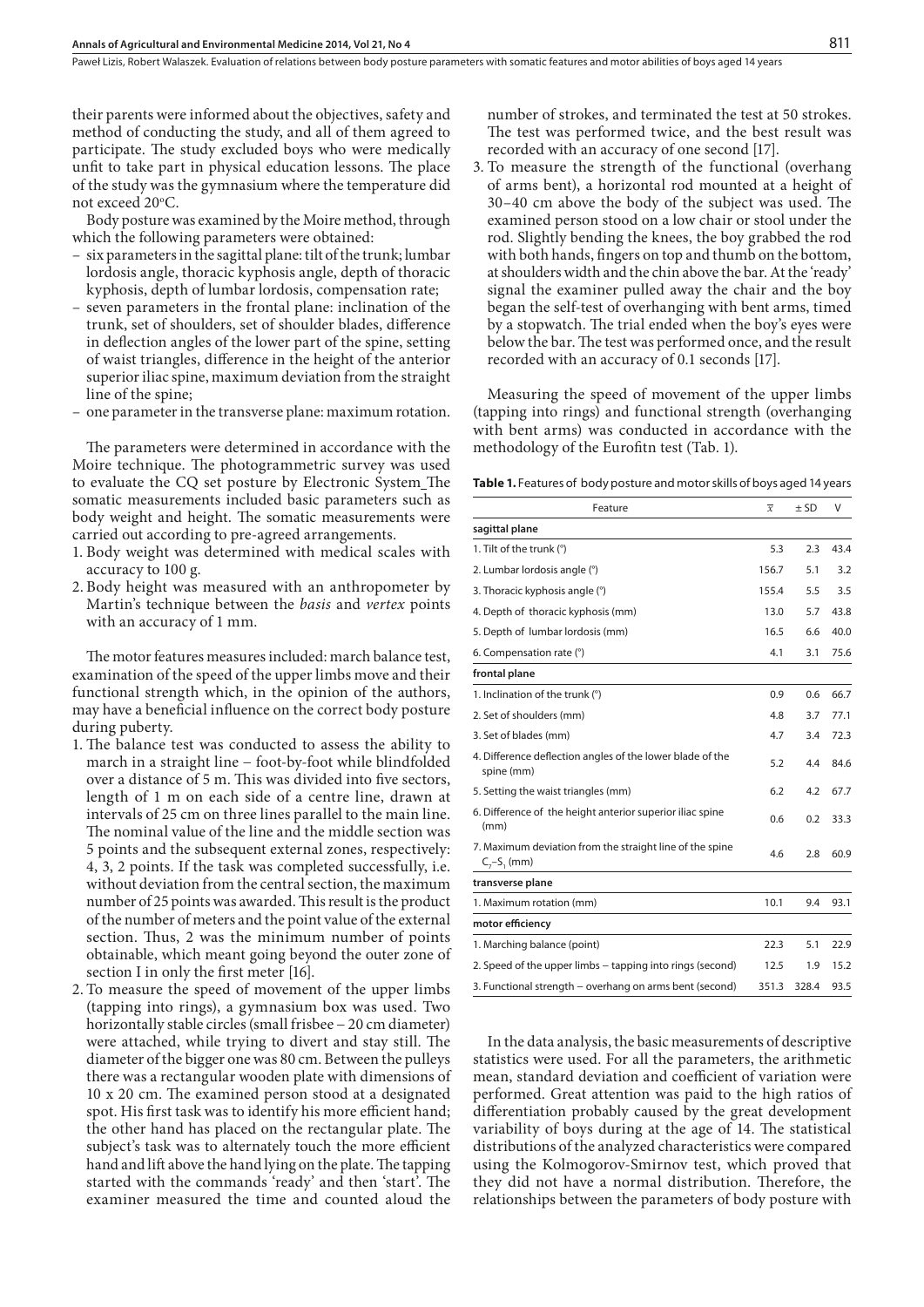Paweł Lizis, Robert Walaszek . Evaluation of relations between body posture parameters with somatic features and motor abilities of boys aged 14 years

the somatic characteristics and motor abilities were assessed with the Spearman rank correlation. For the coefficients correlations, p-values were determined. In the individual rankings, taking into account the value of the calculated correlation coefficients, the level of statistical significance:  $p \le 0.05$  was accepted [18]. The calculations were performed by MedCalc software, version 11.4.3.0, in the Department of Computer Science at the Academy of Physical Education in Kraków.

#### **RESULTS**

A significant correlation was found between the angle of tilt of the trunk and body mass at the level of statistical significance of  $p \leq 0.01$ , and between the difference in the height of the anterior superior iliac spine and the height of the body, at the level of statistical significance  $p \leq 0.01$ . The direction of these relationships was always positive, which meant that the greater angle of tilt of the trunk was caused by weight gain. A greater difference in the height between the rear of the upper iliac spine promoted a greater body height. A correlation was found between the angle of the thoracic kyphosis, depth of thoracic kyphosis, and setting of the waist triangles with the marching balance – statistical significance at  $p \leq 0.05$ . The direction of the correlation was always negative. It was found that the greater the angle of thoracic kyphosis and the greater the kyphosis dapth and greater asymmetry of the waist triangles favoured worse marching balance. There was a significant correlation between compensation rate and speed of the upper limbs (tapping into rings) at the level of statistical significance  $p \leq 0.01$ . The direction of this relationship was positive, which meant that the better body posture one has, the faster top limbs and the better move coordination he reaches.

The study also showed a significant correlation between the maximum deviation from the straight line of the spine  $C_{\overline{z}}$ -S<sub>1</sub> line and functional strength (overhanging with bent arms) at the level of statistical significance  $p \le 0.05$ . The direction of this relationship was negative. It was found that worse body posture caused less functional strength in the upper limbs, which resulted in a lower score of the trying of the overhang with arms bent (Tab. 2).

#### **DISCUSSION**

In studies of body posture it is very important to assess its relationship with somatic features during the progressive stage of development. This issue has been the concern of some authors, but there is still need for further research to expand knowledge on the subject. Mrozkowiak [19] believes that the weight and posture relations are significant and varied. The authors showed that the greater forward angle of inclination of the torso, and the greater the thoracic kyphosis angle is, the greater deviation circle to the left of the line of the spinossus processes of the spine, and the greater angle of inclination of the thoraco-lumbar region are, greater depth of the thoracic kyphosis promotes greater weight**.** Lizis et. al [20] indicated in obese patients a negative correlation between body posture and body mass. It was found that hyperlordosis of the lower back, early symptoms of scoliosis, too high body weight accompany the problem.

**Table 2.** Spearman correlation coefficients between body posture and somatic and motor characteristics in boys at the age of 14 years

| Feature                                                                       | Body<br>mass | Body<br>height | Marching<br>balance | Speed<br>of the<br>limbs<br>tapping<br>in to<br>rings | Functional<br>strength<br>overhang<br>$-$ arms<br>bent |
|-------------------------------------------------------------------------------|--------------|----------------|---------------------|-------------------------------------------------------|--------------------------------------------------------|
| Body posture                                                                  |              |                |                     |                                                       |                                                        |
| 1. Tilt of the trunk (°)                                                      | $0.26***$    | 0.17           | $-0.02$             | 0.07                                                  | $-0.04$                                                |
| 2. Lumbar lordosis angle (°)                                                  | $-0.05$      | 0.05           | 0.00                | 0.05                                                  | 0.01                                                   |
| 3. Thoracic kyphosis angle (°)                                                | 0.12         | 0.10           | $-0.20*$            | $-0.12$                                               | $-0.07$                                                |
| 4. Compensation rate (°)                                                      | 0.03         | $-0.02$        | $-0.01$             | $0.34**$                                              | 0.03                                                   |
| 5. Depth of thoracic<br>kyphosis (mm)                                         | $-0.15$      | $-0.02$        | $-0.18*$            | 0.08                                                  | 0.14                                                   |
| 6. Setting the waist triangles<br>(mm)                                        | 0.16         | 0.10           | $-0.25*$            | $-0.13$                                               | $-0.01$                                                |
| 7. Difference of the height<br>anterior superior iliac spine<br>(mm)          | 0.12         | $0.27**$       | $-0.03$             | $-0.14$                                               | $-0.12$                                                |
| 8. Maximum deviation from<br>the straight line of the<br>spine $C_1-S_1$ (mm) | 0.00         | 0.14           | 0.05                | $-0.09$                                               | $-0.24*$                                               |

Statistical significance:  $p \le 0.05$ \*;  $p \le 0.01$ \*\*

The results of the presented study are similar to the results by other authors. This is because there is a positive correlation between the angle of tilt of the trunk and the body mass. It seems that raising of the body mass causes a bigger angle of tilt of the trunk, which means a deterioration in body posture.

A study by Mrozkowiak [19] showed that the total length of the spine, torso angle, and deviation in the course of the vertebral spinossus processes of the spine, correlates positively with body height, thoracic kyphosis angle and depth of the thoracic kyphosis. Lumbar lordosis angle, angle of rotation of the pelvis correlate negatively with body height.

The results of this study show that an increased difference in the height of the anterior superior iliac spine promotes greater body height. This means that taller people are more often liable to be at risk of assymetry of the pelvis, with the appearance of a one-sided kink in the spine. Another important issue is the study of relations between the characteristics of postural motor skills. The relationship between body posture and body balance was studied by Wilczyński [21, 22, 23]. For the assessment of posture, the author used the Moire method, and for examining balance − Cosmogamma Platform, Emildue R50300. It turned out that children with scoliosis exceeding 10° exhibit poorer hand-eye coordination and worse reaction equivalent, both with the eyes open and closed, than healthy children.

The presented study shows a correlation between the thoracic kyphosis angle, depth of thoracic kyphosis, and waist setting triangles with marching balance. It also shows that the greater the angle of thoracic kyphosis, thoracic kyphosis greater depth, and greater asymmetry of the waist triangles, caused the deterioration of marching balance. This is why people with worse body posture show poorer marching balance. Additionally, there was a correlation between the compensation ratio and the rate speed of the upper limb (tapping into rings). The direction of the relationship was positive, which means that better eye-move coordination is accompanied by better body posture. This is an important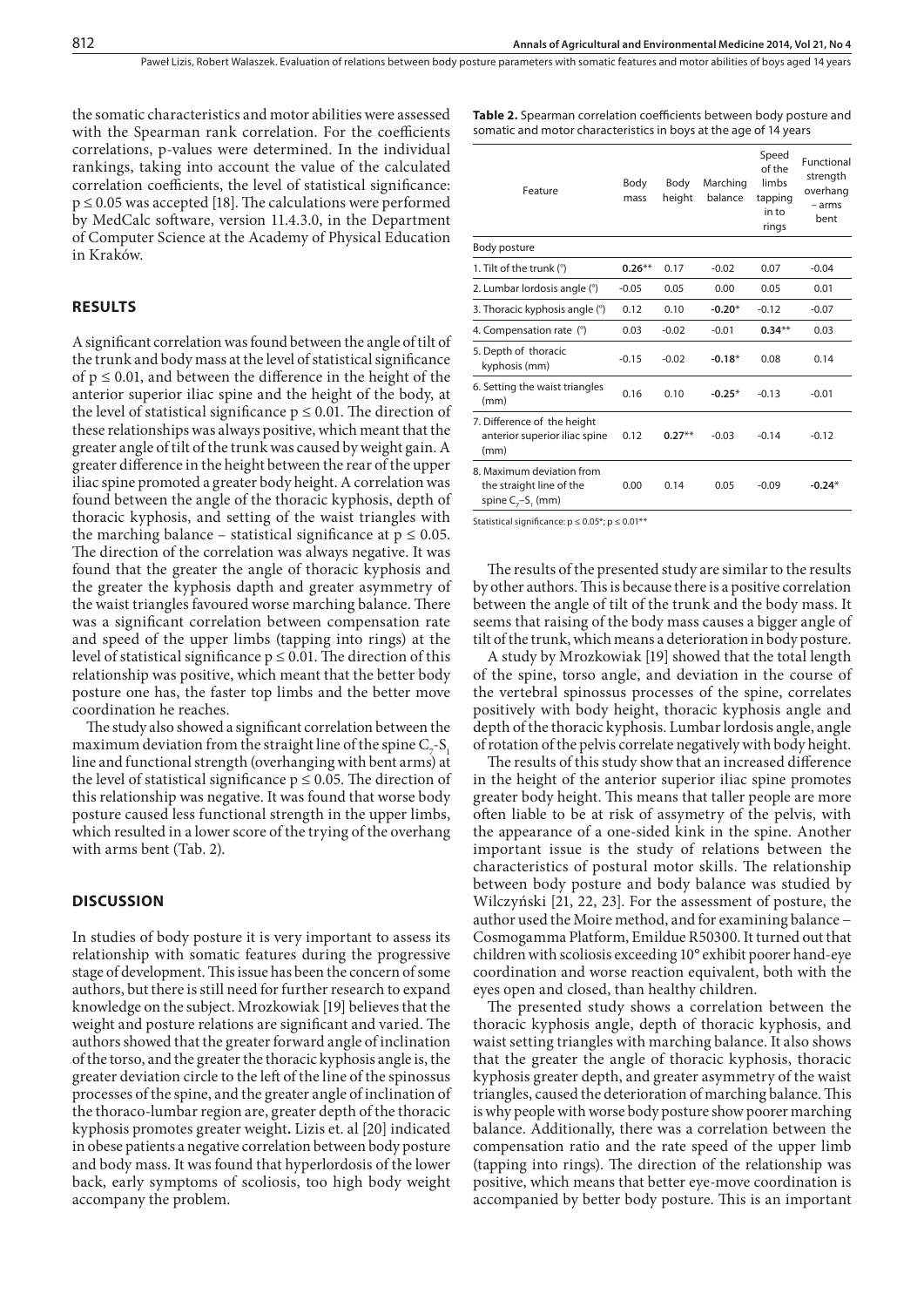practical implication to be applied regularly in compensating corrective exercises for children with body posture disorders.

The lack of data on this subject renders impossible any comprehensive discussion with other authors; therefore, further research is imperative.

Another issue requiring clarification is evaluation of the relationship between body posture and muscle strength. The presented study demonstrated a significant correlation between the maximum deviation from the straight line of the spine  $C_7$ -S<sub>1</sub> and the strength of the overhang with arms bent. The bigger the leaning of the spine from the straight line in any direction caused less functional strength in the upper limbs. However, these findings contradict the results of Kasperczyk [24], who found in a study on muscle strength of the arms and shoulders that boys with increasing scoliosis hung on a rod longer. The author believes that if the relationship between muscle strength and posture seems obvious, then the role of strength endurance to maintain good posture has not been clearly defined by these researchers. Kasperczyk [24] showed that worse muscles strength accompanied defective body posture, but he did not note the dependence between body posture and the durability of postural muscles. The lack of correlation he explained by the training effect of the exercises, because most of the children with wrong body posture took part in correctional physical classes. Also, Górniak et. al [25], in examining 14-year-old boys, did not notice any big dependences between body posture and the muscle strength of the upper limbs and the durability of the muscles of the trunk.

The authors' review of the literature showed that most often the dependence between wrong body posture and somatic and motor features were evaluated, but there was no data about the relationship between correct body posture and the above-mentioned parameters. The current study shows a seldom correlation between correct body posture features measured by the Moire method and somatic and motor features. This situation is probably determined by the movement variability of the boys during puberty. It should be pointed out that, at the same time, the presented study confirms the results of the mentioned authors but leads to the opposite results in the examined problem. The reasons for this are found in the difficulties connected with the evaluation of body posture, and not only by Moire's method. Besides, an accurate description of the body that could be accepted as being correct, is very difficult. This difficulty occurs mainly because of the differentiation and development variability, and the lack of objective norms for the correct body posture during puberty. This is why the presented results should be verified by using a more representative population group, with the aim of creating objective norms for the correct body posture in children and youths, thereby making possible early diagnosis of recifyable defects – mistakes in body postures. This, in turn, would make possible taking early preventional activities which make therapy activities appropriate for typical pathology.

The results of the presented study widen the knowledge about the correlations between correct body posture and the somatic and motor features at the age of puberty, and simultaneously, are cause for further scientific research. The results are also beneficial for the theory and practice of anthropomotorics and physiotherapy in orthopaedics, and are reason enough for the effective prevention of deformations in body posture, and allow. The results additionally allow the selection of such motor features which can be used primarily

for posturegenesis: march balance, prioproceptive feeling, fitness of the limbs, coordination of eye-movement, and functional strength of the upper limbs, all of which should be stimulated during general training in order to create correct body posture during puberty.

#### **CONCLUSIONS**

The presented study on photogrammetric posture, somatic and motor features revealed the following:

- 1. the angle of tilt of the trunk correlated with body weight, and the difference in the height of the anterior superior iliac spine correlated with body height. This means that heavier persons are often predisposed to a round back, and that lean people frequently have an asymmetrical pelvis;
- 2. the thoracic kyphosis angle, depth of the kyphosis, and fixing of the triangles of the waist determine marching balance. Thus, worse body posture accompanies worse marching balance;
- 3. the compensation ratio correlates with the speed of the upper limbs (knocking on the circle, tapping in the rings). This means that better eye-movement coordination accompanies better body posture;
- 4. the correlation between the maximum leaning of the line of the spine from the upright position  $C_7$ -S<sub>1</sub> in the frontal plane and functional strength (overhang – arms bent) means that systematical exercises on muscle strength should be used at children with body postures defects, especially defects of the spine.

#### **REFERENCES**

- 1. Bjornson KF. Physical activity monitoring In children and youths. Pediatric Physical Therapy 2008; 20: 347–355.
- 2. Nowacka-Dobosz S. Urbanisation-induced changes in the somatic and motor development of schoolchildren. Physical Education and Sport 2006; 50(1): 45–51.
- 3. Wilczyński J. The most common postural problems in boys aged 13–16 years, studied computer Moire method. Occupational Medicine 2006, 57 (4): 347–352 (in Polish).
- 4. Moreno Yerasa A, Gonzalez Penaa R, Juncob R. Moiré topography: alternative technique in health care. Optics and Lasers in Engineering. 2003; 40: 105–116.
- 5. Porto F, Gurgel JL, Russomano T, De Tarso Veras Farinatti P. Moire topography: Characteristics and clinical application. Gait & Posture. 2010; 32: 422–424.
- 6. Ueno M, Takaso M, Nakazawa T, Imura T, Saito W, Shintani R, Uchida K, Fukuda M, Takahashi K, Ohtori S, Kotani T, Minani S. A 5-year epidemiological study on the prevalence rate of idiopatic scoliosis in Tokyo: school screening of more than 250.000 children. Journal of Orthopaedic Science 2011: 16(1): 1–6.
- 7. Drzał-Grabiec J, Snela S. The influence of rural environment on body posture. Annals of Agricultural and Environmental Medicine 2012; 19(4): 846–850.
- 8. Sarnadskiy VN. The structure of postural disorders and spinal deformities in age and gender according to computer optical topography. Studies in Health Technology Informatics 2012: 176: 77–82.
- 9. Liu XC, Thometz JG, Lyon RM, McGrady L. Effects of trunk position on back surface-contour measured by raster stereophatography. The American Journal of Orthopedics 2002; 31(7): 402–406.
- 10. Kim HS, Ishikawa S, Ohtsuka Y, Shimizu H, Shinomiya T, Viergever MA. Authomatic scoliosis detection based on local centroids evaluation on moiré topographic images of human back. IEE Transaction on Medical Imaging 2001; 20(12): 1314–1320.
- 11. Zhang R, Wu Y, Zhu ZL, Zhang DS, Wang F, Yi X, Yu HY. A study of labial groove-textures of upper central incisors by Shadow Moire technology. Journal of Oral Rehabilitation 2010; 37(7): 501–508.